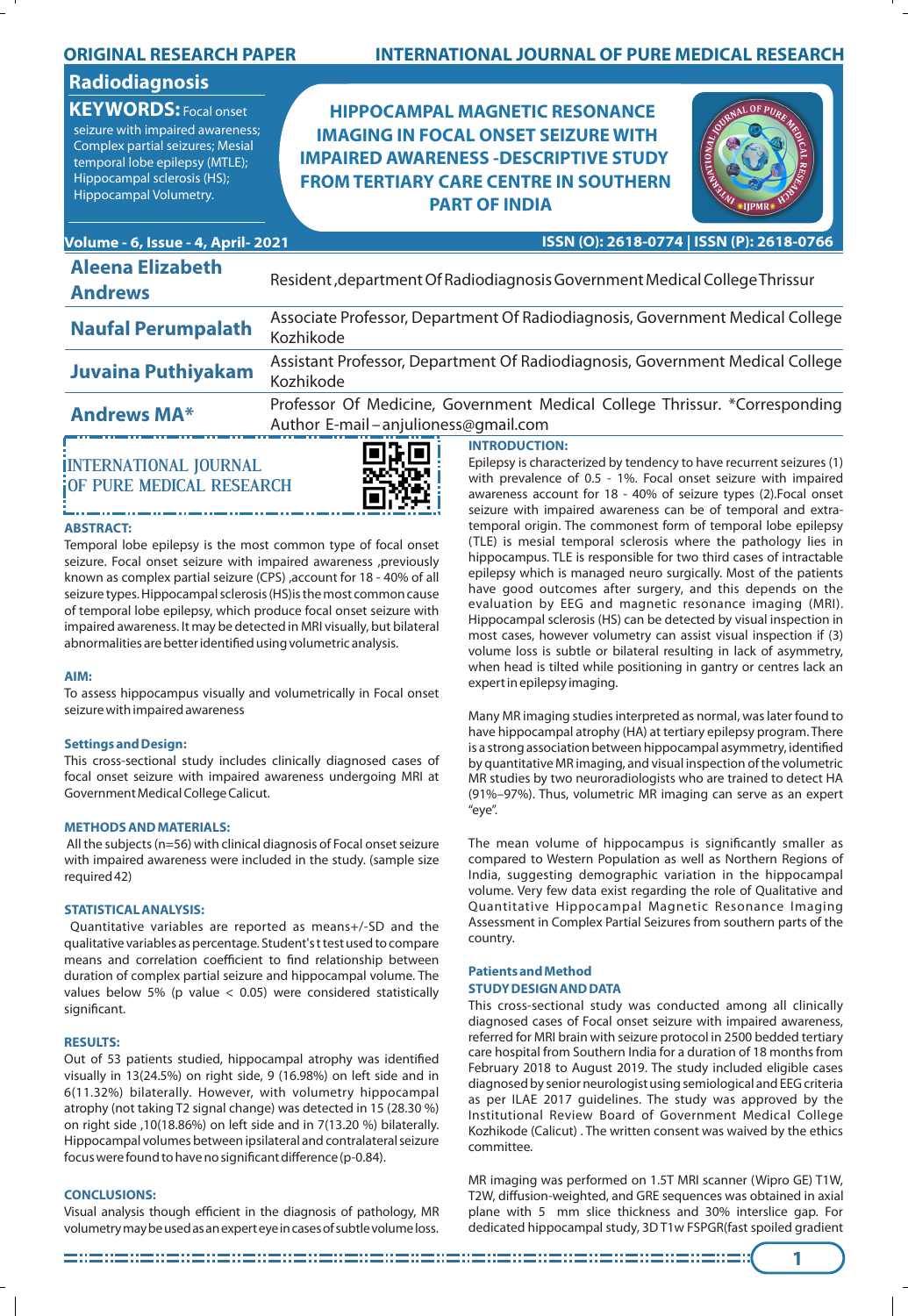# **ORIGINAL RESEARCH PAPER**

echo sequence; inversion recovery prep ) oblique coronal images (TE: 5.8, TR: 12.9, FOV: 180mm, slice thickness: 3 mm without interslice gap, matrix 288 x 128 {FE XPE }, NEX -0.75,phase FOV 1,prep time 400 ms ,flip angle 20 ,Bandwidth of 15.63 ), T2W FLAIR coronal oblique images (TE: 95, TR: 8000, FOV: 160 mm, slice thickness: 3 mm) and oblique coronal T2W images (TR: 3700, TE: 97, FOV: 160, slice thickness: 6 mm) covering the whole brain was acquired. Oblique coronal plane was perpendicular to the long axis of hippocampus.

Visually hippocampus was assessed in T2w images for size and signal intensity. All MRIs were assessed for regional atrophy independently by 2 radiologists, blinded to all clinical details except age. The two radiologists had almost perfect agreement on evaluation of hippocampal atrophy visually ( $\kappa$  = 0.8373).

Volume of hippocampus was obtained from oblique coronal 3D T1w FSGR sequences. Cross-sectional areas of both the hippocampi were measured in these oblique coronal sections by tracing hippocampal boundary manually from hippocampal head to tail. On MRI anterior most boundary of hippocampal head area is taken when the CSF in the uncal recess of the temporal horn was visible and is considered as the most reliable boundary between the hippocampal head and the amygdala. If uncal recess was not visible, then the alveus was used. To standardize the measurement, first section of the anterior hippocampus was defined as point where the uncal recess or alveus first appears. Posterior margin of hippocampal volumetric measurement was defined by MR image where crus of fornix was seen in full profile. Lateral and medial borders were defined as CSF in temporal horn of lateral ventricle and CSF in uncal / ambient cisterns, respectively. Inferior border was defined by grey-white matter junction between subiculum and white matter of parahippocampal gyrus. The volumes of both hippocampi were calculated by summing each of the crosssectional volumes {cross sectional area  $\times$  (section thickness + interslice gap)}. As per study conducted by Mohandas, Aravind Narayan et al. on normative data of Hippocampal volumetry Indian population a mean hippocampal volume was found to be 2.411 cm<sup>3</sup> (4).This was much smaller as compared to the data available from the western population.

# **STATISTICAL ANALYSIS**

Statistical analysis was performed using percentages and proportions for qualitative data (visual assessment of hippocampal volume). Quantitative data (volumetry and T2 relaxometry of hippocampus) are presented as mean with standard deviation. The statistical significance of differences in mean volumes between right and left sides were assessed using the 't' test.

Values that are 2 SD below the mean of normal; and left–right asymmetries, at least 2 SD above or below the mean of normal are taken as abnormal for individual patients.

All analysis was done using epi info 7 version software and Microsoft excel. Pearson's correlation coefficient and t-test were used wherever indicated. p value <  $0.05$  was considered to be significant.

Initially visual assessment of the sections of brain was performed, in which those cases without space occupying lesions / perilesional edema involving hippocampus (n= 53) were assessed visually and subjected to volumetry using specific sequences (oblique coronal T2 FLAIR, oblique coronal three-dimensional T1w FSPGR).

#### **RESULTS**

There were 56 patients in the study with a mean age of 26.44 with SD 14.78 years. By the Shapiro-Wilk Test of normality, it was found that the data differed significantly from normal distribution (Test statistic 0.856; df 56; p-value is 0.000).

Febrile seizures were the only predisposing factor present among the subjects studied (n-19; 33.93%). None had history of trauma, neonatal convulsions, stroke encephalitis or meningitis in the past. Age, gender and febrile seizure distribution is depicted in table 1.

56 patients with TLE were further divided into right TLE and left TLE groups based on side of EEG localization. Six patients (10.71%) whose seizure foci were either outside the temporal lobe or had a multifocal origin or could not be localized were grouped as extratemporal/unclassified (ET/UC).

# **Tables**

# **Table 1: Age, Gender and presence of febrile seizures in patients with Complex Partial Seizure**

| Gender | Number     | Median Age  | Febrile Seizure |
|--------|------------|-------------|-----------------|
|        |            | with SD     |                 |
| Male   | 30(53.57%) | 22(15.99)   | $13(43.33\%)$   |
| Female | 26(46.43%) | 19.5(13.40) | $6(23.36\%)$    |

**\*SD-standard deviation**

#### **MRI in Focal onset seizure with impaired awareness**

Out of 56 patients evaluated with MRI, 24 (42.85%) had abnormalities in neuroimaging in the form of tumours, non-specific white matter signal intensity, hippocampal sclerosis and hippocampal atrophy.

# **HIPPOCAMPUS ON VISUAL INSPECTION**

#### **Atrophy**

Visual analysis of hippocampus was done only in 53 (94.64%) patients, as three cases had had tumour / perilesional oedema extending into the hippocampus.

Using visual assessment, atrophy with T2 hyperintensity of hippocampus was seen in 9 (16.98%) on right side, 5 on left side (9.4 %) and bilaterally in 1(1.9%) only (table 2).

# **T2 Hyperintensity of hippocampus**

Hippocampal atrophy with T2 hyperintensity suggestive of sclerosis was seen in 9 (16.98%) on right side, however there was a single case of T2 hyperintensity without atrophy. (table 2)

#### **Secondary signs in hippocampal atrophy**

In our study out of 53 cases ,13 cases (24.5 %) showed atrophy of mamillary bodies/ fornix with temporal horn dilation ipsilateral to the side of hippocampal atrophy. In the cases where there was bilateral hippocampal atrophy, it was seen that there was atrophy of either mamillary body or fornix and temporal horn dilation visually in both sides.

|                                               | Right                                 | l Left     | Bilateral  |  |
|-----------------------------------------------|---------------------------------------|------------|------------|--|
| Atrophy                                       | $(13(24.53\%) 9(16.98\%) 6(11.32\%) $ |            |            |  |
| T2 hyperintensity                             | 10(18.87%) 6(11.32%) 1(1.9%)          |            |            |  |
| Atrophy with T2 hyperintensity                | 9(16.98%)                             | $5(9.4\%)$ | $1(1.9\%)$ |  |
| $T2$ hyperintensity without atrophy $(1.9\%)$ |                                       |            |            |  |

#### **Table 2: Hippocampal atrophy and T2 hyperintensity distribution in CPS**

**HIPPOCAMPAL VOLUMETRIC (Quantitative) ANALYSIS** To label hippocampal atrophy a cut off value of 2.4 cc was taken.

Among the 53 cases ,15 (28.30%) had right sided atrophy quantitatively (not taking T2 hyperintensity into consideration), 10 (18.87%) had left sided atrophy and 7 (13.20%) had bilateral atrophy. Combining hippocampal atrophy with signal alteration in T2, 7 had right hippocampal sclerosis ,4 had left hippocampal sclerosis and 2 had bilateral hippocampal sclerosis (see fig 2)

# **COMPARISONS OF RIGHT AND LEFT HIPPOCAMPAL VOLUMES**

Comparisons of right and left hippocampal volumes on ipsilateral and contralateral to seizure focus revealed no significant difference (n=53, mean volume right-2.54, left 2.56 p-0.80).

# **T2 RELAXOMETRY**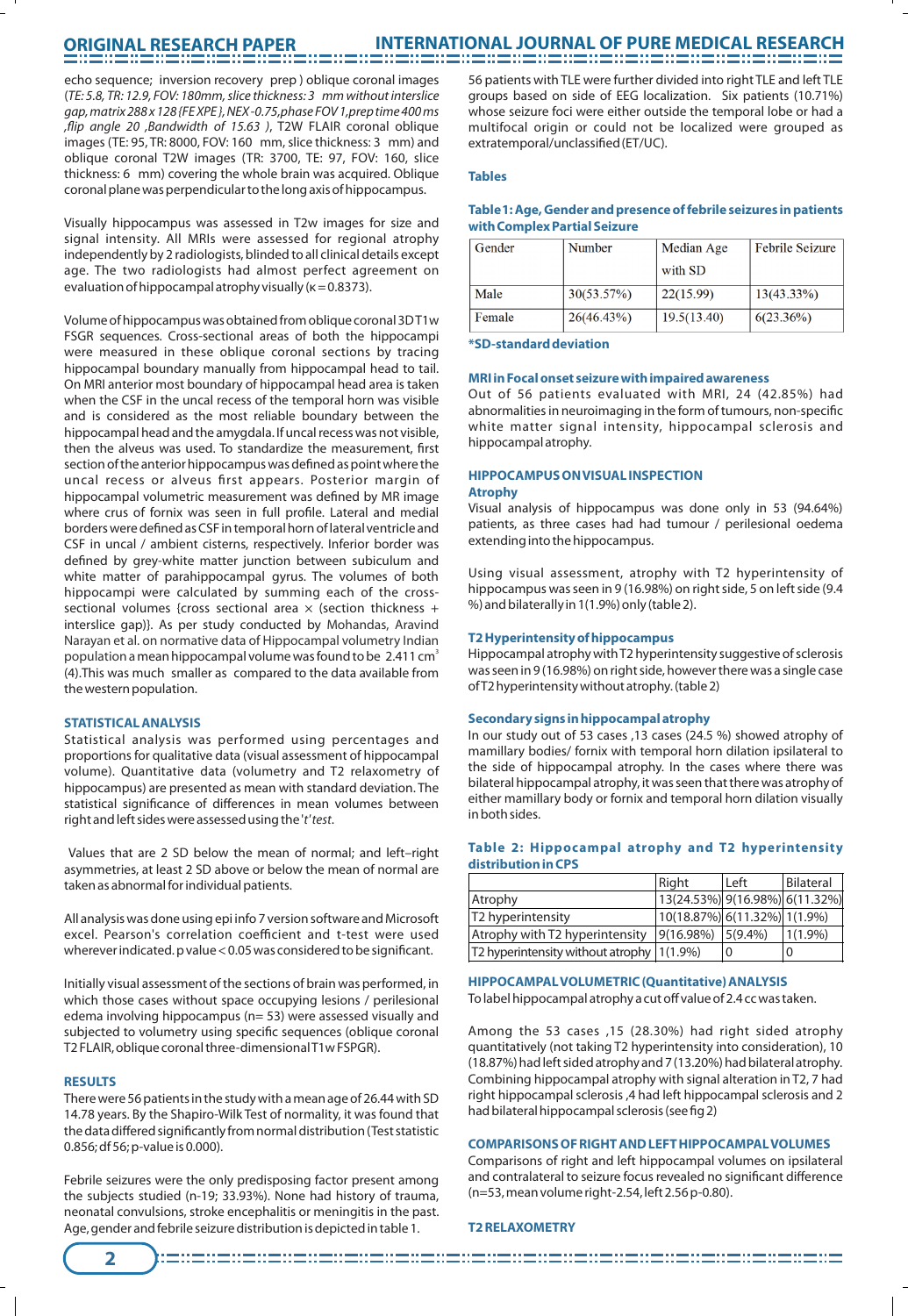Comparing the T2 relaxometry of hippocampus in presumed normal cases and those with hippocampal sclerosis on either side showed statistically significant difference (table 3).

# **Table 3: Mean T2 relaxometry of hippocampal sclerosis in comparison with normal hippocampus in patients with CPS**

| <b>Side</b><br>Normal Hippocampal sclerosis |        | p value |                  |
|---------------------------------------------|--------|---------|------------------|
| Right                                       | 171.32 | 81.44   | $0.008(t-2.482)$ |
| Left                                        | 76.13  | '86     | $0.048(t-1.725)$ |

Comparisons of right and left hippocampal T2 relaxometry values ipsilateral and contralateral to seizure focus were analysed, and found to have no statistically significant difference (n=53, mean 81.44 on right ,86 on left and p-0.86).

# **DISCUSSION:**

As per estimate 1 % of world population suffers from epilepsy, of which the most common adult type is Focal onset seizure with impaired awareness (previously known as complex partial seizure) (5).

In our study of Focal onset seizure with impaired awareness ,13 patients (23.21%) had mesial temporal sclerosis, seven had tumours, one had non-specific white matter T2 hyperintensity in extratemporal location, 12 had hippocampal atrophy without signal alteration,1 had T2 hyperintensity of hippocampus without volume loss and 22 (39.28%) had no obvious abnormalities in imaging with 1.5 T MRI. The major tumours detected were glioblastoma multiforme (n 2), dysembryoblastic neuroectodermal tumour (n 3), ganglioglioma (n 1) and glioma (n 1).

Williamson PD, French JA, Thadani VM, Kim JH etal noted that more than 80% cause of TLE is due to Mesial temporal lobe sclerosis (MTS (6). But in our study, 23.21% showed features suggestive of MTS.

As per Muhlhofer W, Tan Y-L, Mueller SG, Knowlton R ,up to 30% of TLE cases have normal ("non lesional" or negative) magnetic resonance imaging (MRI) (7).

#### **Visual assessment of Hippocampus**

Magnetic resonance imaging (MRI) features of hippocampal sclerosis (HS) by visual analysis of MRI are described by Cendes et al are Hippocampal atrophy, increased T2/FLAIR signal, loss of internal structure, asymmetry of the horns of the lateral ventricles, atrophy of the anterior temporal lobe and a trophy of the ipsilateral fornix and mammillary bodies (8).

Out of 56 patients, visual assessment of hippocampus was done in 53 patients; three patients with tumours or perilesional oedema extending into region of interest were excluded from the assessment. Increased signal intensity of hippocampus with atrophy visually was found in 13 (24.53%) patients on right side and 9(16.98%) in patients on left side. 6 out of 53 cases had bilateral hippocampal atrophy without corresponding increase in signal intensity in T2.

Atrophy is the most specific and reliable feature of hippocampal sclerosis (HS)(9).

The significance of extent of atrophy of hippocampus becomes important in assessing the prognosis after surgery for mesial temporal sclerosis. In a study by Kim y et al, it was seen that an MR imaging finding of hippocampal atrophy is the most useful sole prognostic indicator(9).

Visual identification of abnormal hippocampus is straight forward if one side is clearly normal and other is abnormal. In symmetric bilateral disease or mild unilateral disease visual analysis may produce problems(8).

The secondary findings in the mamillary bodies and fornix on MR imaging help in the diagnosis and lateralization of MTS(10). In our study out of 53 cases ,13 cases showed atrophy of mamillary bodies /

fornix with temporal horn dilation ipsilateral to the side of hippocampal atrophy.

In patients with subtle findings of unilateral MTS, the secondary imaging features may add to improve diagnostic confidence. Although the secondary MR imaging findings associated with MTS are not sensitive predictors of this entity by themselves, they may offer clues in subtle cases(11).

#### **Hippocampal Volumetry**

Quantitative hippocampal volumetry has been shown to predict postsurgical outcome in various studies, however according to Kim y et al the interpretation of MR images by visual inspection alone has a similar prognostic value(9) .In our study, by volumetry, we were able to detect more cases of atrophy quantitatively which was not evident on visual inspection alone. Quantitatively 15 (28.30%) subjects had hippocampal atrophy volumetrically vs 13(24.53%) visually on right side, whereas on left side only 9(16.98%) subjects were detected visually, while 10 (18.87%) were detected volumetrically to have atrophy.

# **T2 hyperintensity of hippocampus**

Another important indicator of hippocampal sclerosis is increased hippocampal T2 signal which indicates gliosis(9). The degree and extent of hippocampal gliosis also correlate with the T2 signal in the hippocampus.

MR imaging studies by Bronen RA et al and Jackson GD et al , have described a variable frequency of T2 signal change in the hippocampus: change was observed in 12% to 65% of patients with hippocampal sclerosis(9)

But in our study, T2 hyperintensity were found in 30.18%. In our study, there is a single case with T2 hyperintensity of hippocampus ipsilateral to the clinical and EEG localisation of the seizure focus (right sided), however with no atrophy.

As per study by Kim y et al and Jack C et al, it has been suggested that finding of hippocampal atrophy is more useful than one of high T2 signal in determining hippocampal sclerosis by histology. As per Kim et al hippocampal atrophy was much more common finding than high T2 signal (97% vs. 61%).

# **T2 RELAXOMETRY**

 $T<sub>z</sub>$ -weighted hyperintensity is one of the salient radiologic features of HS which can be objectively assessed by quantitative measurement of T2 relaxation (T2 mapping). It has got higher sensitivity over visual analysis. It is of great importance to note that, T2 values may be elevated even in the absence of atrophy(12).Thus, the combination of hippocampal atrophy with an elevated T2 value is both sensitive and specific for HS. As a result, combining findings of hippocampal volumes and T2 values can increase the yield to 99% of visually detected HS but also 28% of those considered visually normal (1).

In our study, comparisons of right and left hippocampal T2 relaxometry values in subjects with normal and abnormal hippocampus were found to have statistically significant difference. Jackson G.D et al performed hippocampal  $T$ , relaxometry as routine MRI examination and concluded that abnormal T, relaxometry is significantly associated with intractable epilepsy (13).

#### **CONCLUSION**

The mean volume of hippocampus was significantly smaller as compared to studies available in Western Population as well as Northern Regions of India, suggesting demographic variation in the hippocampal volume. Visual inspection alone may be sufficient to diagnose hippocampal sclerosis, but in cases with subtle volume loss or bilateral atrophy, volumetry serves as an expert eye. Secondary signs such as atrophy of mamillary body, fornix and prominence of temporal horn of lateral ventricle are of paramount significance while assessing the hippocampal atrophy by visually especially if the pathology is bilateral. T2 relaxometry turns out to be a useful tool in detecting hippocampal sclerosis, as striking

no con constante do constante do constante do constante do constante do constante do constante do constante do

**3**